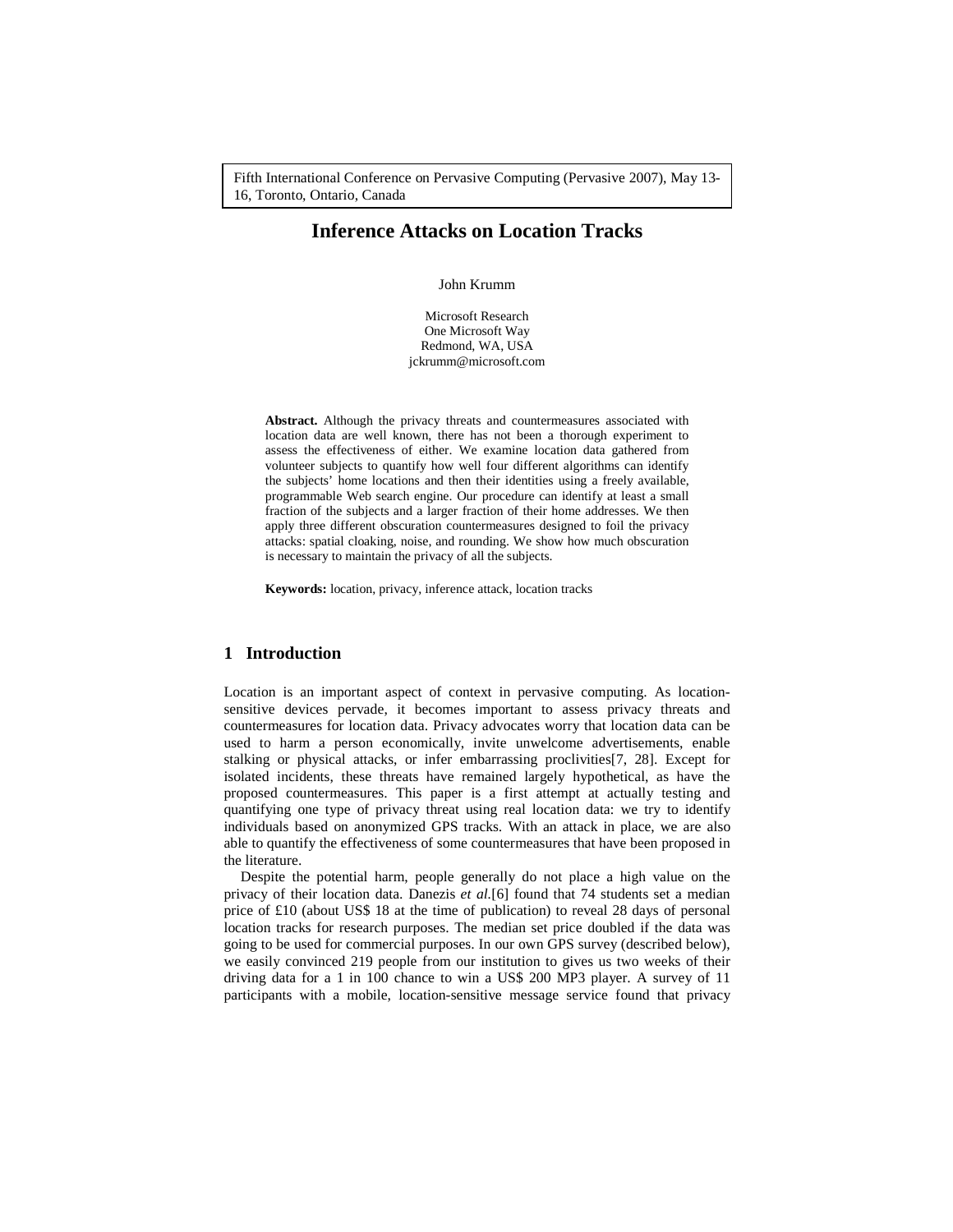concerns were fairly light  $[16]$ . In our GPS study, only 13 of 62 (21%) whom we asked insisted on not sharing their location data outside our institution. In 55 interviews with subjects in Finland, Kaasinen[17] found that "… the interviewees were not worried about privacy issues with location-aware services." However, he adds, "It did not occur to most of the interviewees that they could be located while using the service."

It may be that the implications of leaked location data will not be adequately understood until there is a widely publicized incident of an innocent victim being seriously harmed. A recent story[8] in the New York Daily News describes how a suspected killer was caught via cell phone tracking, but the tracked person was not one of the "good guys". There have been at least two incidents in the U.S. where a man tracked an ex-wife or ex-girlfriend by secretly installing a GPS in her car[25].

This paper takes a different approach to exposing the risks of leaked location data by quantitatively assessing the threat using real location tracks to infer a person's identity. Tracks such as these can be used benevolently to assess traffic[22], train a system about a user's habits[26], create customized driving routes[20], help predict where a user is going[19], or create a travelogue[10]. To protect this data from malicious inferences, researchers have proposed pseudonymity[27], which attaches a persistent ID to the GPS data but that does not link the ID to the identity of the user. Pseudonymity was the same scheme used to protect the identities of AOL search users when their search query logs were released and subsequently retracted by AOL. The identity of searcher pseudonym "4417749" was uncovered from the search logs by a reporter[3]. In this paper, we assess the effectiveness of pseudonymity on GPS logs.

Based on two-week (or longer) GPS tracks from 172 known individuals, we developed four heuristic algorithms to identify the latitude and longitude of their homes. From these locations, we used a free Web service to do a reverse "white pages" lookup, which takes a latitude and longitude coordinate as input and gives an address and name. We report the fraction of the individuals we were able to correctly identify and the fraction whose home address we found based on our four homefinding algorithms. We go on to assess the effectiveness of three obscuration algorithms that attempt to alter the GPS data in a way to prevent our privacy attacks. This is the first paper we know of to assess quantitatively the risk of identifying the persons associated with leaked, pseudonymized location tracks.

Analyzing data in order to illegitimately gain knowledge about a subject is known as an "inference attack". Our tests are intended to mimic what an attacker would do with a large volume of location data from several individuals, assuming he or she has defeated any encryption or access control on the data. We assume the attacker's goal is to identify the subjects after which he or she would nefariously profit from a multitude of associated identities and location tracks. The large volume of data necessitates an automated approach of the type we implement. Clearly an attacker with a smaller set of potential victims could afford more time-consuming means of identifying them by physically staking out their neighborhood or manually inspecting their location tracks. Our attacks are limited to computation.

Our tests are based on GPS data gathered from volunteer drivers, which we describe in the next section.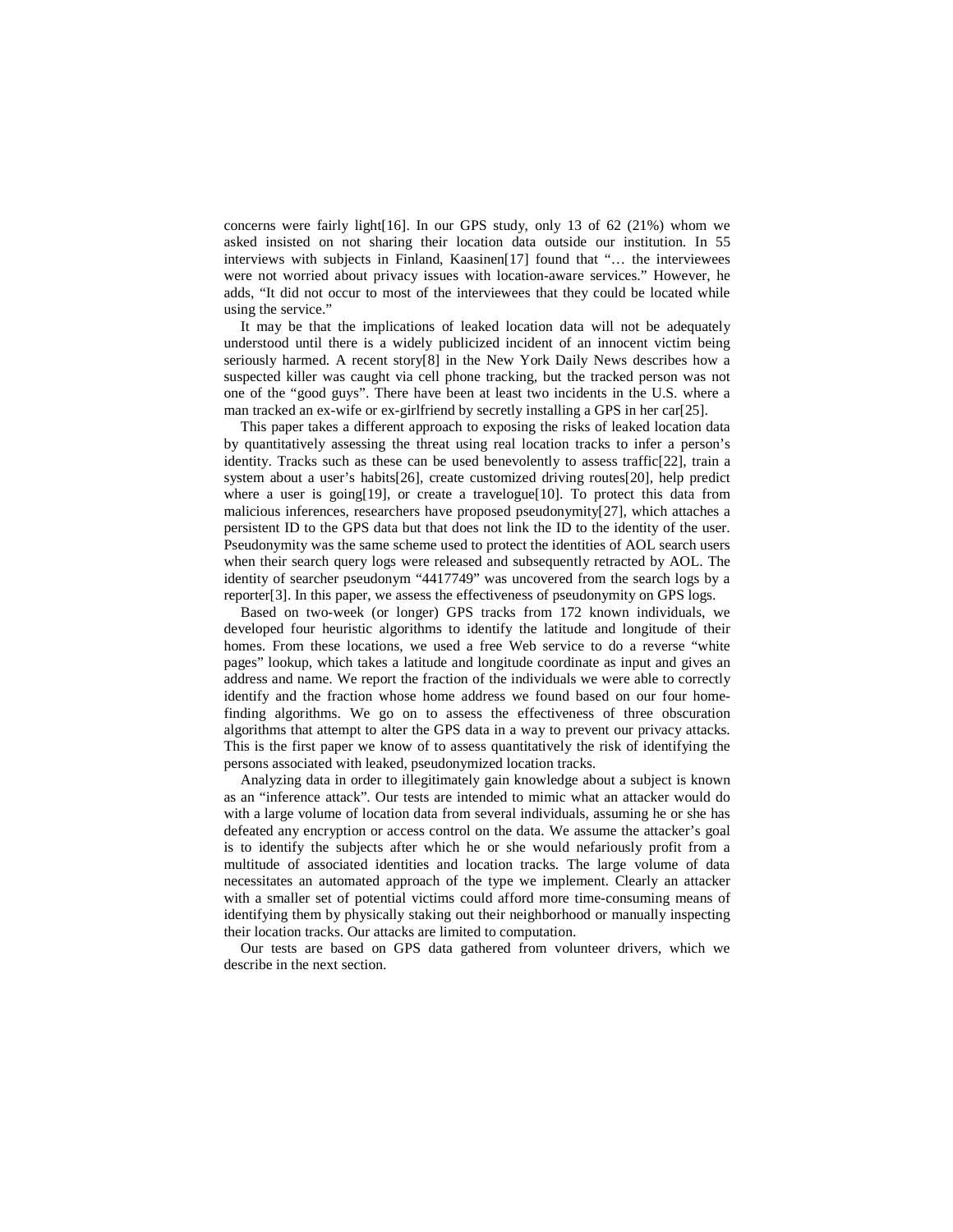## **2 Multiperson Location Survey**

Our Microsoft Multiperson Location Survey (MSMLS) is an ongoing survey of where people drive. We loan subjects a Garmin Geko 201 GPS receiver, capable of automatically recording 10,000 time-stamped latitude and longitude coordinates. The GPSs are powered from the car's cigarette lighter, and a simple hardware modification ensures that the GPS turns on whenever it detects available power. This is necessary for the cars whose cigarette lighter is powered only when the car is on. Subjects are instructed to leave the GPS on their car's dashboard. We set up the GPS in an adaptive recording mode so it ceases to record when the car is stopped. This prevents the memory from filling up while the car is parked. With this recording mode, we found that the median separation between points is 64.4 meters in distance and 6 seconds in time. Each subject recorded data for at least two weeks.

We recruited subjects from our institution and allowed their adult family members to participate as well. Subjects are compensated by being entered in a drawing from 100 subjects to win an MP3 player worth about US\$ 200. Before receiving the GPS receiver, each subject fills out an online survey, whose questions include the subject's name, home address, and other demographic information. The subject's name and home address data serve as the ground truth for assessing our privacy attacks and countermeasures. At the time of the study, we had data from 172 drivers whose addresses were recognizable by our reverse geocoder. These are the subjects we used for the tests in this paper. From the demographic data, 72% were male, 75% had a domestic partner, 37% had children, and the average age of drivers was 37.

Other location-gathering efforts include Ashbrook & Starner's[2] two studies of subjects with wearable GPS recorders. One had a single subject for 4 months, and the second had six users for 7 months. Their GPS recorders could hold 200,000 points, compared to our 10,000. Liao *et al.*[21] gathered GPS data from one person for four months and subsequently five people for one week. As of this writing, the OpenStreetMap[15] project has 5511 GPS traces contributed by volunteers in an effort to produce copyright-free maps.

# **3 Inferring Home and Identity**

Given a set of time-stamped latitude and longitude coordinates, the first step in our privacy attack is to infer the coordinates of the subject's home. This section describes how we first computed the location of a subject's home and then the subject's identity from pseudonymous GPS data.

#### **3.1 Related Efforts**

The general problem of extracting significant places from location data has received much attention. Marmasse and Schmandt's comMotion[24] system designated as significant those places where the GPS signal was lost three or more times within a given radius, normally due to a building blocking the signal, after which the user was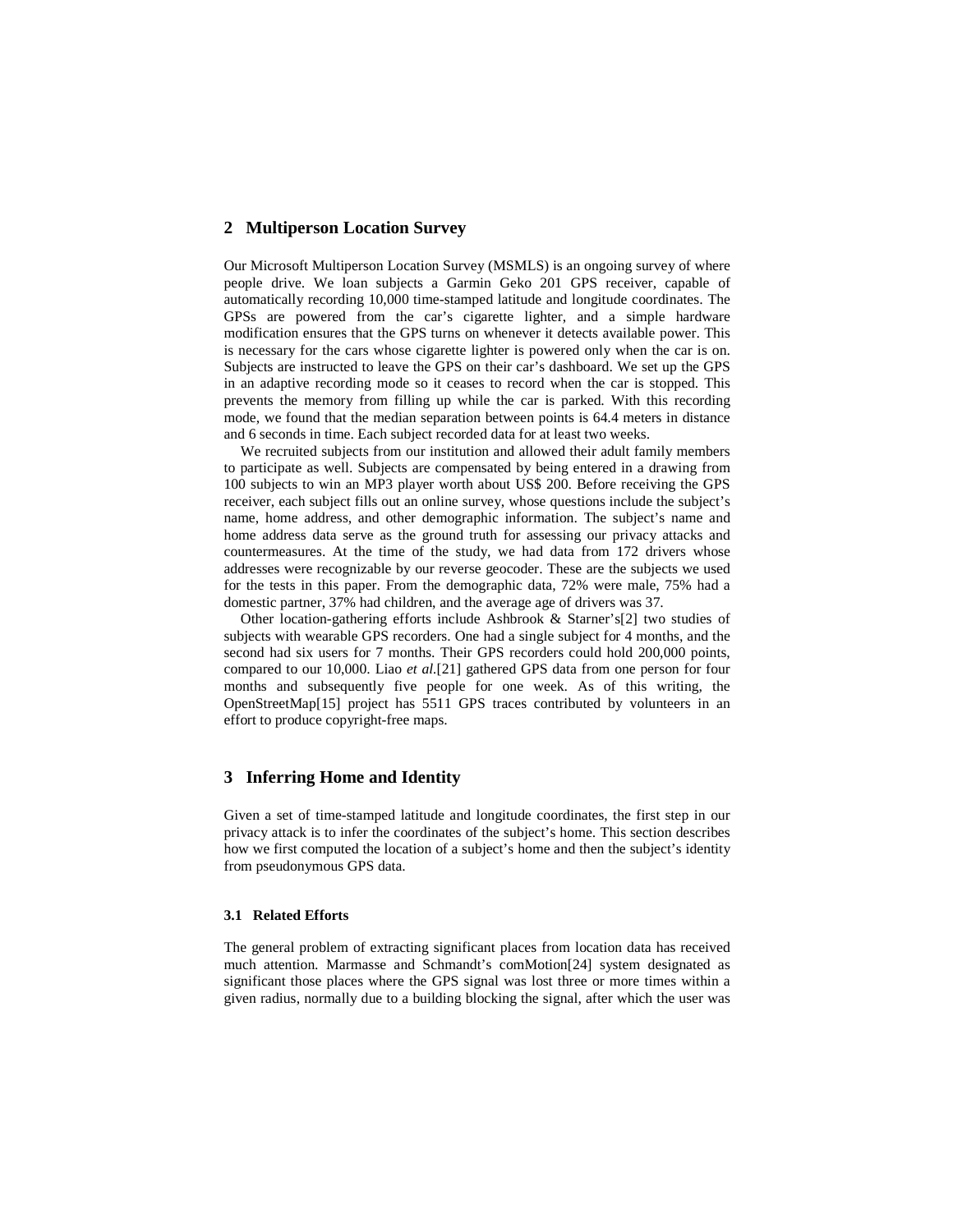prompted for a place name. Marmasse's subsequent work[23] looked at a combination of dwell time, breaks in time or distance, and periods of low GPS accuracy as potentially significant locations. Ashbrook & Starner[2] clustered places where the GPS signal was lost and asked users to name such locations. Using locations generated from Place Lab, Kang *et al.* [18] used time-based clustering to identify places that the user would likely find important. Hariharan & Toyama[11] created a time- and location-sensitive clustering technique to hierarchically represent "stays" and "destinations". Liao *et al*.[21] used this algorithm to find a user's frequent destinations for higher-level machine learning about a user's habits. Hightower *et al.*'s BeaconPrint[12] algorithm finds repeatable sets of GSM and Wi-Fi base stations where a user dwells. This is interesting in that it does not use spatial coordinates as a location indicator, but instead sets of consistently heard radio transmitters. Subramanya *et al*.[30] used a dynamic probabilistic model on inputs from GPS and other sensors to classify the user's motion state (*e.g.* stationary, walking, driving, *etc.*) as well as the type of location from among indoors, outdoors, or vehicle.

Of the work above, only Liao *et al*.[21] made an attempt to automatically determine which of the important places are the subject's home. They used machine learning on labeled place data to achieve 100% classification accuracy in finding locations of their five subjects' home and work places.

The work most closely related to ours is from Hoh *et al.*[13] who used a database of week-long GPS traces from 239 drivers in the Detroit, MI, USA area. Examining a subset of 65 drivers, their home-finding algorithm was able to find plausible home locations of about 85%, although the authors did not know the actual locations of the drivers' homes. Our study is based on drivers' self-reported home addresses, and we also attempt to infer the drivers' names as well as home locations.

#### **3.2 Finding Homes in GPS Traces**

Our first challenge is to find the coordinates of each subject's home based on their GPS data. For each subject, we have a list of time-stamped latitude and longitude points. We tested four algorithms for picking out the location of the subject's home, two of which depend on segmenting the GPS data into discrete trips. Our segmentation is simple: we sort the list of points by time and split it into candidate trips at points which are separated by more than five minutes. We then retain only those trip segments that meet three criteria:

- 1. The trip must have at least ten measured points.
- The trip must be at least one kilometer long.
- 3. The trip must have at least one pair of points during which the speed was at least 25 miles/hour. This helps eliminate walking and bicycle trips which we are not trying to analyze.

The first two criteria tend to eliminate noise trips that result from random data gathered from parked vehicles. The final point in each trip segment is the trip's destination, which gives us a list of latitude and longitude points, one for each trip, some of which are likely the location of the subject's home.

These are our four heuristic algorithms for computing the coordinates of each subject's home: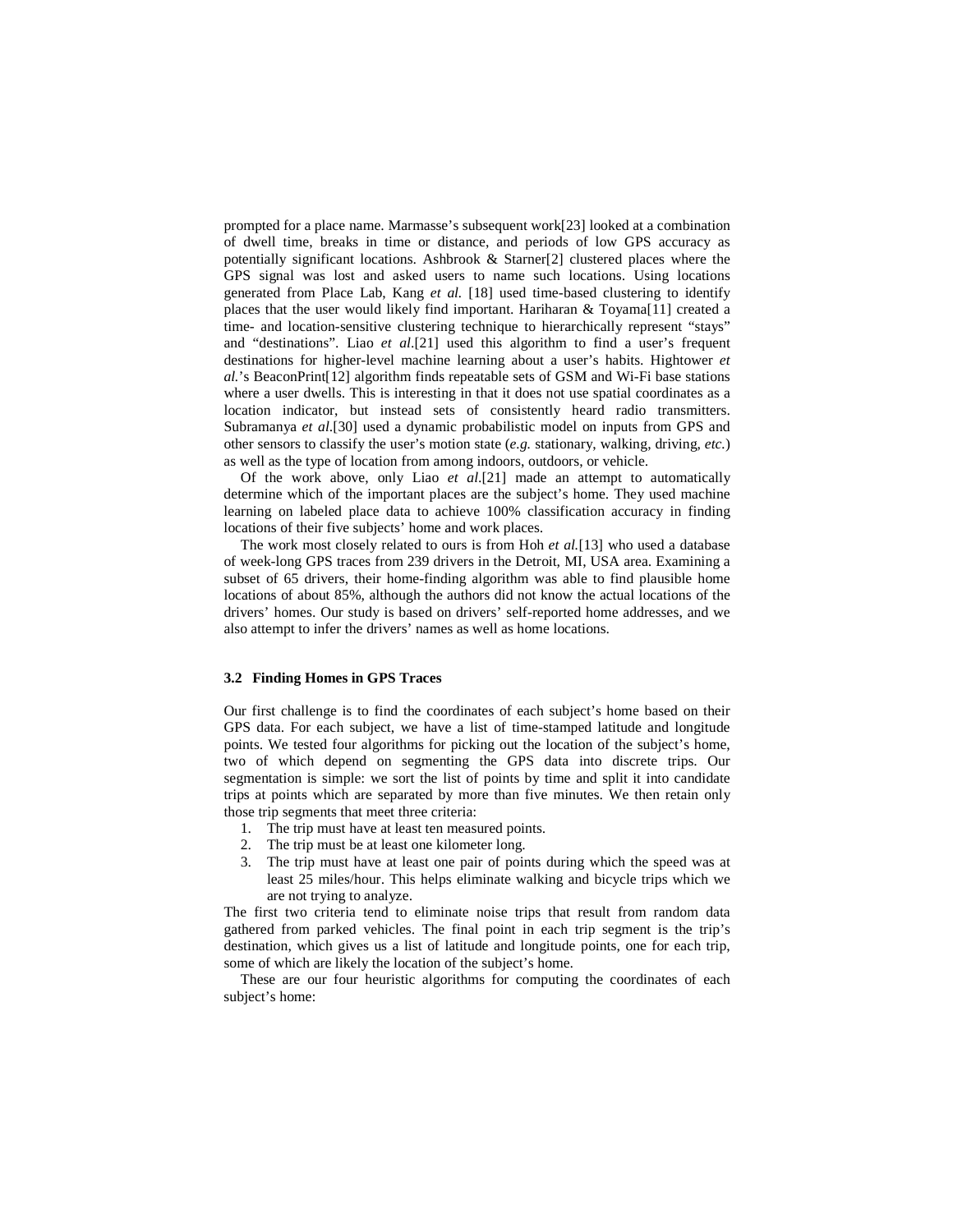**Last Destination** – This algorithm is based on the heuristic that the last destination of the day is often a subject's home. For each day of the survey, we found the destination closest to, but not later than, 3 a.m. We computed the median latitude and longitude of these destinations for our estimate of the home location.

**Weighted Median** – We assume that the subject spends more time at home than at any other location. Each coordinate in the survey (not just the destinations) is weighted by the dwell time at that point, *i.e.* the amount of time until the next point was recorded. The weighted median latitude and longitude is taken as the home location. The weighted median can be thought of as a regular median of a set of values, but values are repeated in the set proportional to a second set of corresponding weights. Thus, if a point is recorded at 8 p.m. as the subject parks his car at home, and if and nothing else recorded until 8 a.m. when the subject leaves home, the point recorded at 8 p.m. will have a much higher weight than points recorded at more frequent intervals during travel. This method implicitly accounts for the variable recording rate of our GPS receivers and it avoids the need for segmentation into trips.

**Largest Cluster** – This heuristic assumes that most of a subject's coordinates will be at home. We build a dendrogram of the subject's destinations, where the merge criterion is the distance between the cluster centroids. The dendrogram is a common, agglomerative, hierarchical, clustering technique. We stop clustering when the nearest two clusters are over 100 meters apart. The home location is taken as the centroid of the cluster with the most points.

**Best Time** – This is the most principled (and worst performing) algorithm for finding the subject's home. It learns a distribution over time giving the probability that the subject is home. For each measured location (not just the destinations), we reverse geocoded the latitude and longitude coordinates into a street address. Reverse geocoding takes a (latitude, longitude) and returns a street address or other symbolic representation of the location. We used the MapPoint® Web Service (MPWS) as our reverse geocoder. From our survey, we took each subject's self-reported home address and normalized it to the same format used by MPWS. Looking at 30-minute intervals in time, we computed the frequency with which the reverse geocoded points matched the subject's actual address. In order to compensate for the GPS's adaptive sampling times, we resampled all the measured location traces at one-minute intervals to avoid biasing the distribution away from times when points were recorded infrequently. The relative probability of being at home *vs.* time of day is shown in Figure 1. As expected, people are more likely to be home at night than during the day. Applying this distribution, we compute the relative probability of being home for each measured latitude and longitude for each subject. We extract those coordinates for each subject that have the maximum relative probability and take the home location as the median of those points.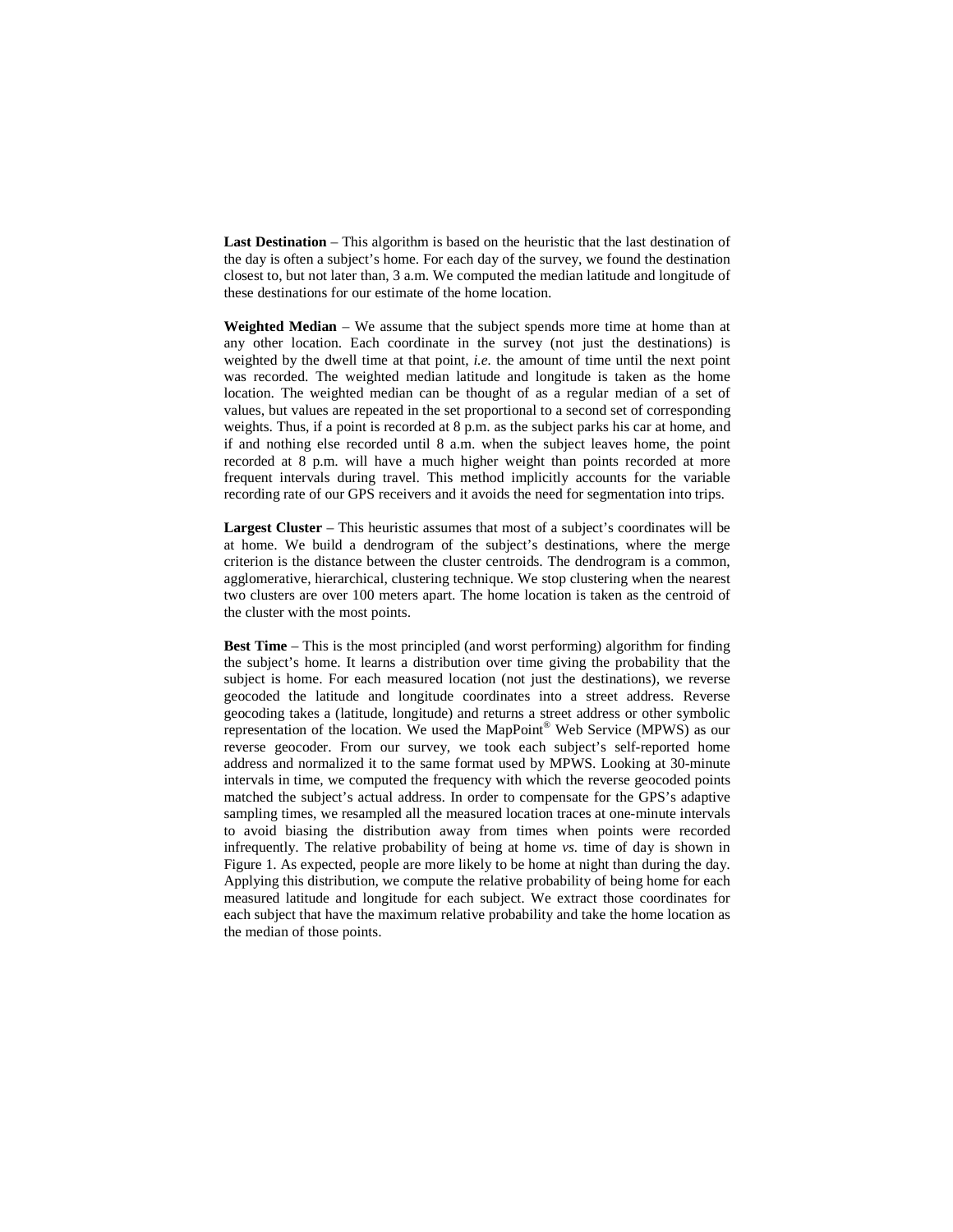



The work most similar to ours, Hoh *et al*.[13], used heuristics similar to ours for finding homes based on GPS traces. They first dropped GPS samples recorded at speeds greater than one meter/second and then applied agglomerative clustering until the clusters reached an average size of 100 meters. They eliminated clusters with no recorded points between 4 p.m. and midnight as well as clusters deemed outside residential areas by manual inspection of maps.

Although our ultimate goal is to infer identities, we can assess the performance of our algorithms at an intermediate step by evaluating how well they locate each subject's home. For this evaluation, we used MPWS to geocode the location (*i.e.* find the latitude and longitude coordinates) of each subject's home based on their reported addresses. We then computed the errors between the geocoded locations and the inferred locations given by our four algorithms. The best performing algorithm, in terms of median error, was "Last Destination", whose median error was 60.7 meters. "Weighted Median" and "Largest Cluster" had nearly the same median errors, at 66.6 meters. "Best Time" was significantly worse with a median error of 2390.2 meters. Figure 2 shows a histogram of home location errors from the best-performing "Last Destination" algorithm. Based on these results, we can conclude that an attacker, using data like ours, could computationally locate a subject's home to within about 60 meters at least half the time.

The "Best Time" algorithm reveals an interesting characteristic of our reverse geocoding solution. Reverse geocoding is an integral part of our privacy attack, because it is the link from a raw coordinate to a home address and ultimately to an identity via a white pages lookup. In developing the probability distribution for "Best Time", we found only 1.2% of the measured points were reverse geocoded to the subjects' self-reported home addresses. This is after we resampled our data at a constant one minute interval to compensate for our GPS's adaptive recording mode. This is why Figure 1 shows only relative probability (normalized to a sum of one), not the absolute probability of a subject being at home, because the computed absolute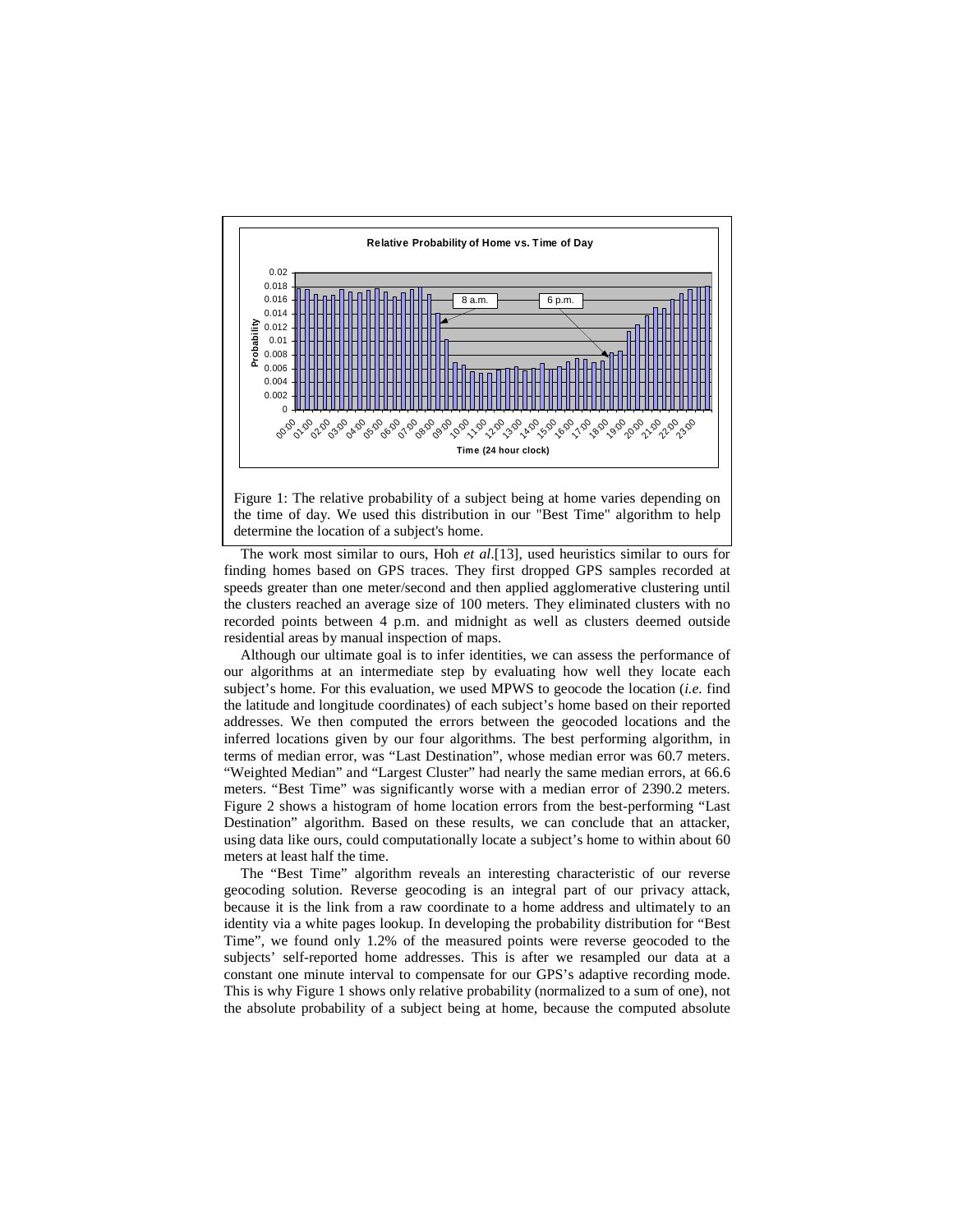

probabilities are clearly too small. For the purposes of "Best Time", it is enough to know only the relative probabilities. In evaluating our reverse geocoder, it seems extremely unlikely that our subjects collectively spend only 1.2% of their time at home, which makes us suspicious that our reverse geocoder was usually not giving the correct address corresponding to the measured coordinates. This is one weak point in the type of attacks we are examining.

#### **3.3 From Home Coordinates to Identity**

Armed with a likely coordinate of a subject's home, the final step in our privacy attack is to find the subject's identity. We accomplished this with a Web-based, white pages lookup. Windows Live™ Search has a freely downloadable API[14] that allows no-cost, programmatic access to its search capabilities. In "phone book" mode, the search engine can be set up to return street addresses and associated names within a given radius of a given coordinate. There are several paid services available on the Web which give the same information.When our search engine returned multiple results, we took the one physically nearest the given coordinate based on the search engine's returned latitude and longitude fields.

### **3.4 Attacker Summary**

Summarizing our assumptions about the attacker, we assume the following:

- The attacker has access to about two weeks of time-stamped GPS data recorded from 172 unknown drivers. The GPS receivers are in the drivers' vehicles, not carried on the drivers themselves. The GPS data is recorded at a median interval of 6 seconds and 64.4 meters.
- The GPS data points for each driver are tagged with a common pseudonym such that all the GPS data for each driver can be easily grouped together and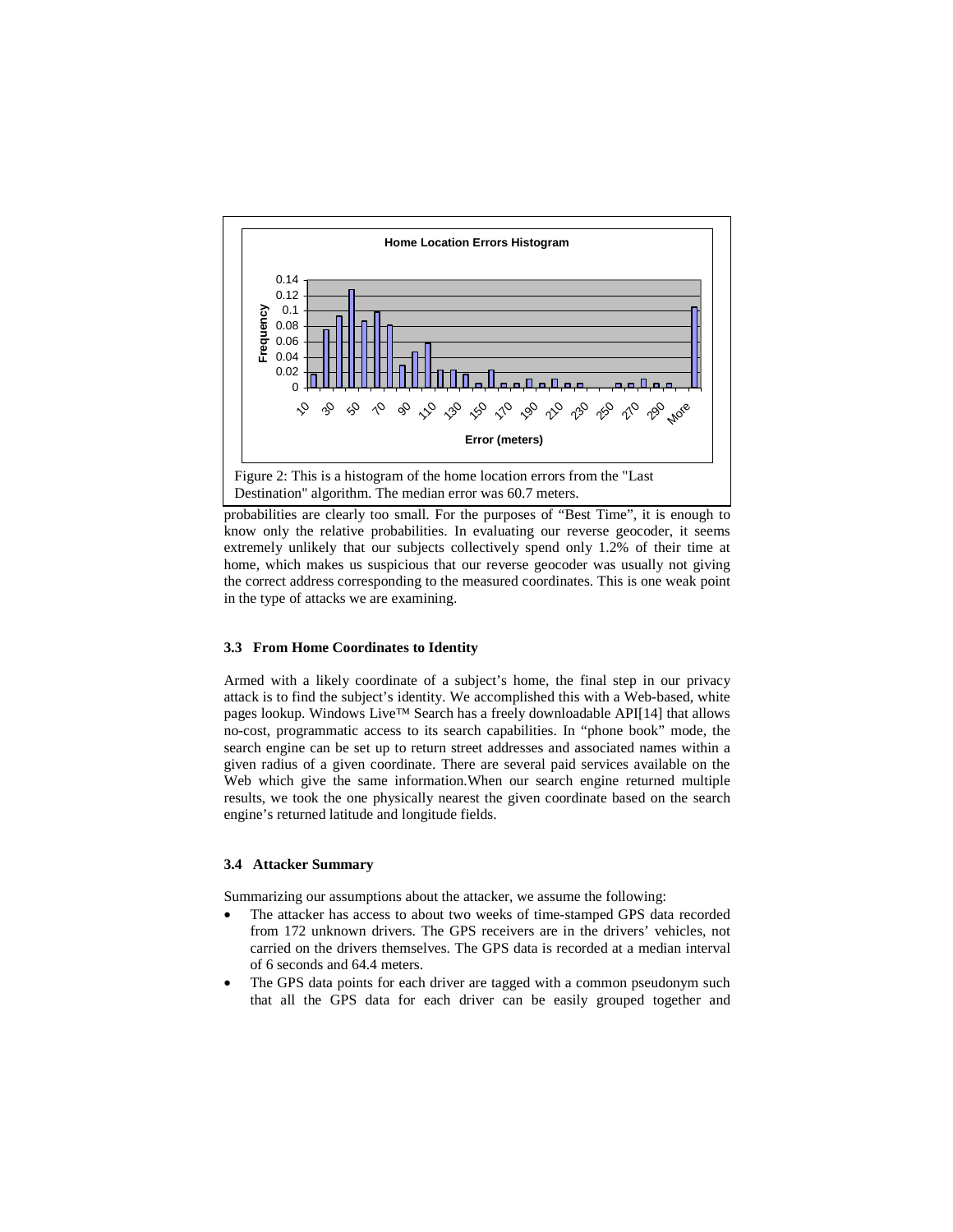distinguished from data for the other drivers.

The attack consists of first trying to computationally identify the latitude and longitude of each driver's home based on the GPS data. Then these coordinates are used to find the driver's name using a Web search.

## **3.5 Results**

We applied the four algorithms in Section 3.2 to each of the subjects in our study. Each algorithm gives a single coordindate as a guess for the subject's home location. We submitted these locations to our search engine and manually compared the subject's name to the name(s) returned. Sometimes the search engine returned the names of two people living at the same address. We counted the return as a success if it contained at least the subject's name. We also counted the return as a success if it returned just the subject's first initial and last name, *e.g.* "G. Washington" was considered a valid match for "George Washington".

Of the 172 subjects, the four inference algorithms performed as follows:

| Algorithm               | Number Correct Out of 172   Percent Correct |      |
|-------------------------|---------------------------------------------|------|
| <b>Last Destination</b> |                                             | 4.7% |
| Weighted Median         |                                             | 5.2% |
| <b>Largest Cluster</b>  |                                             | 5.2% |
| <b>Best Time</b>        |                                             | 1.2% |

This shows that there is a legitimate danger in releasing pseudonymized location data to potential attackers. However, the number of successful identifications was not high. We speculate that these low rates were caused by three main types of problems:

- **Measurements** 
	- o Inaccurate GPS. GPS may not report a location near enough to a subject's house due to its inherent inaccuracies.
	- o Missing GPS. Our adaptive recording mode may not have captured points close enough to the subject's home, especially if a subject, upon arriving at home, drove immediately into a parking structure that blocks GPS.
	- o Inaccurate home location heuristics. As shown above, our best home location algorithm has a median error of 60.7 meters.
- Database
	- o Inaccurate reverse geocoding. This is apparent from the reverse geocoding we did for the "Best Time" algorithm, in which only 1.2% of the measured GPS points were coded to the subject's self-reported home address. Reverse geocoding normally works by linearly interpolating to a house number based on addresses at the street intersections. The reverse geocoder is generally unaware of different sized land lots and house number gaps.
	- o Outdated and/or inaccurate white pages data. We performed a white pages search for the self-reported addresses of our subjects. As shown in Figure 3, only 33% of the subjects' names were found listed with their addresses. 11% of the address listings had different names listed,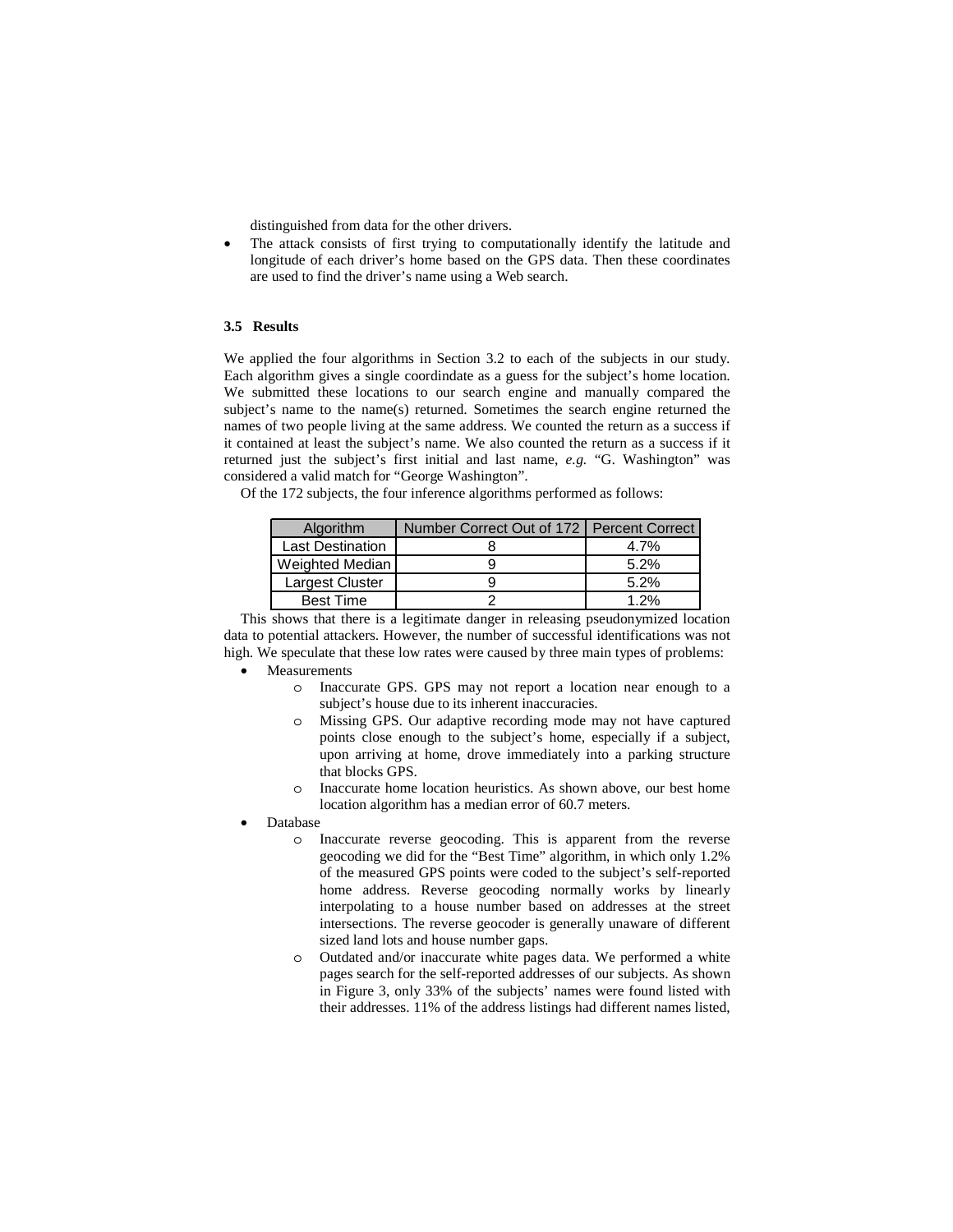possibly because the subject had moved. 43% of the addresses were not found in the white pages.

- Subject behavior
	- o Parking locations distant from home locations. Some subjects may park their cars at a distance from their actual homes. Tracking the subjects themselves rather than their vehicles may have compromised more identies.
	- o Multiunit buildings. The coordinates of a parked vehicle are not a good clue to the exact housing unit of subject who lives in an apartment building or condominium. Using the analysis from the Figure 3, we found that 13% of our subjects lived in multiunit buildings.

Figure 3 shows that, based on the white pages, 33% of the subjects could have been found, while the remainder were masked in one way or another. Despite these vagaries, we can say that there is a least a 5% chance that an attacker can infer a subject's identity based on two weeks of GPS data like ours using a fairly simple algorithm and free, Web-based lookups.

Clearly there are countermeasures available, such as encryption and strict privacy policies. Our study is intended to highlight the need for such countermeasures by showing how vulnerable location data is to simple privacy attacks. In the next section



Figure 3: We used our white pages search to look up the name(s) associated with our subjects' self-reported addresses. Of all the addresses, only 33% yielded a set of names that included the corresponding subject. The rest were either addresses in a multiunit building giving several possible names (for which the subject usually did not appear), a different name given for the address, or the address was not found.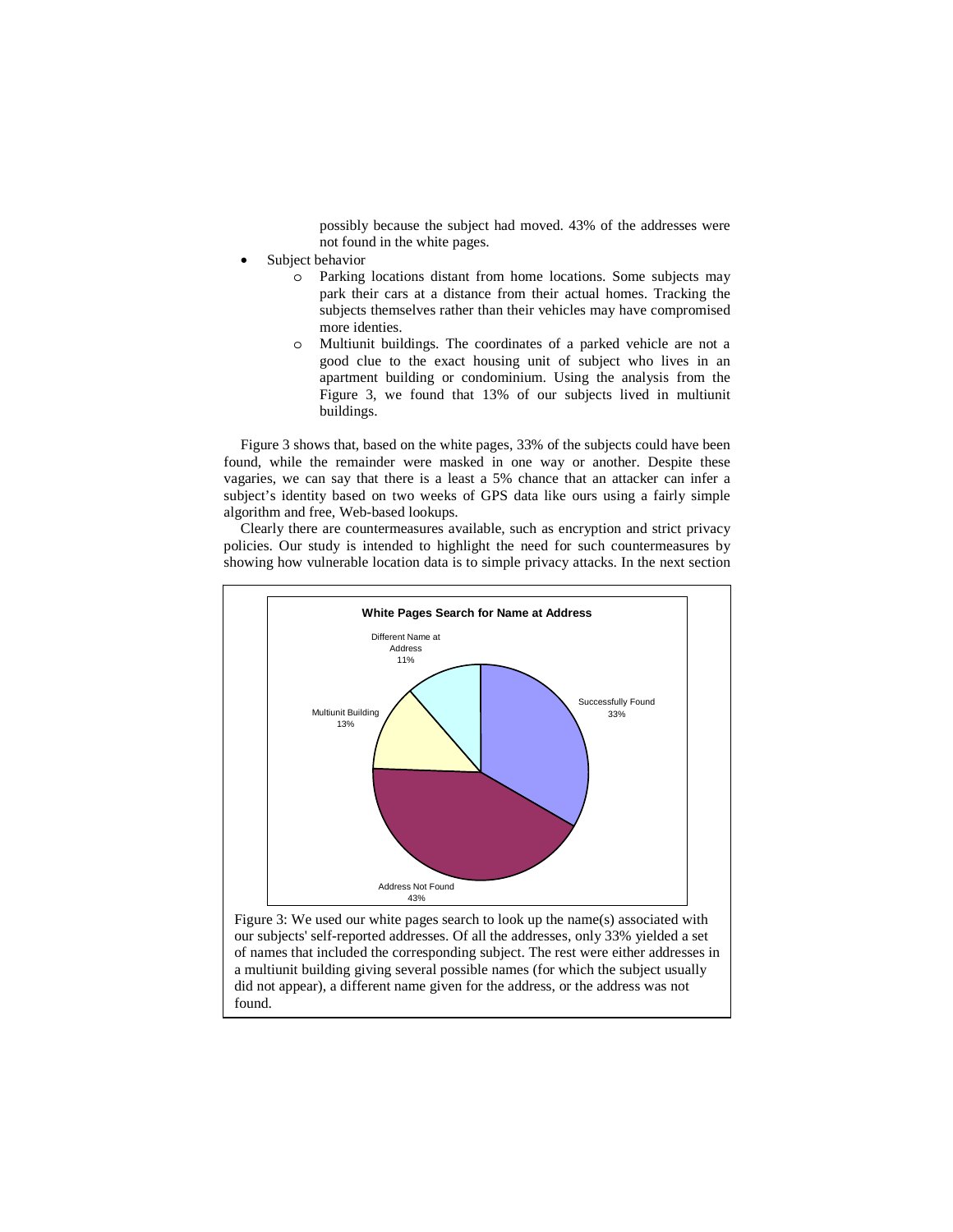we test some computational countermeasures that are designed to obscure the location of the subject's home by corrupting the data.

# **4 Countermeasures**

Pseudonymity is one countermeasure to protect the identity of people if their location history is exposed. In this section, we test three additional countermeasures that have been previously proposed in the research literature. These could be applied to pseudonymized location data to foil the attack presented in the previous section. In addition to regulatory and privacy policy methods, Duckham and Kulik[7] describe a variety of computational approaches to protecting location privacy:

**Pseudonymity** – This is the technique we examined above, which consists of stripping names from location data and replacing them with arbitrary IDs.

**Spatial Cloaking** – Gruteser and Grunwald[9] introduce the concept of spatial cloaking. A subject is k-anonymous if her reported location is imprecise enough for her to be indistinguishable from at least k-1 other subjects. Scott *et al*. [29] speculate that software agents could be used to implement spatial cloaking. Beresford and Stajano[4] introduce a related concept called "mix zones". These are physical regions in which subjects' pseudonyms can be shuffled among themselves to confuse an inference attack.

**Noise** – If location data is noisy, it will not be useful for inferring the actual location of the subject. This technique is called "value distortion" in Agrawal and Srikant's work on privacy-preserving data mining[1].

**Rounding** – If the location data is too coarse, it will not correspond to the subject's actual location. This is called "value-class membership" in [1].

**Vagueness** – Subjects may report a place name (*e.g.* home, work, school, mall) instead of latitude and longitude. In their study on disclosure of location to social relations, Consolvo *et al*.[5] found that vagueness was not popular for mobile users communicating their locations to family and friends, although it would likely be more acceptable for disclosure to strangers.

In addition, Hoh *et al*.[13] describe one other computational technique:

**Dropped Samples** – Hoh *et al*. found that reducing the GPS sampling interval from one minute to four minutes reduced the home identification rate from 85% to 40%.

We have already tested the effectiveness of pseudonymity in the previous section. In this section, we measure the effectiveness of noise, rounding, and one type of spatial cloaking applied on top of pseudonymity.

These computational countermeasures contrast with information-preserving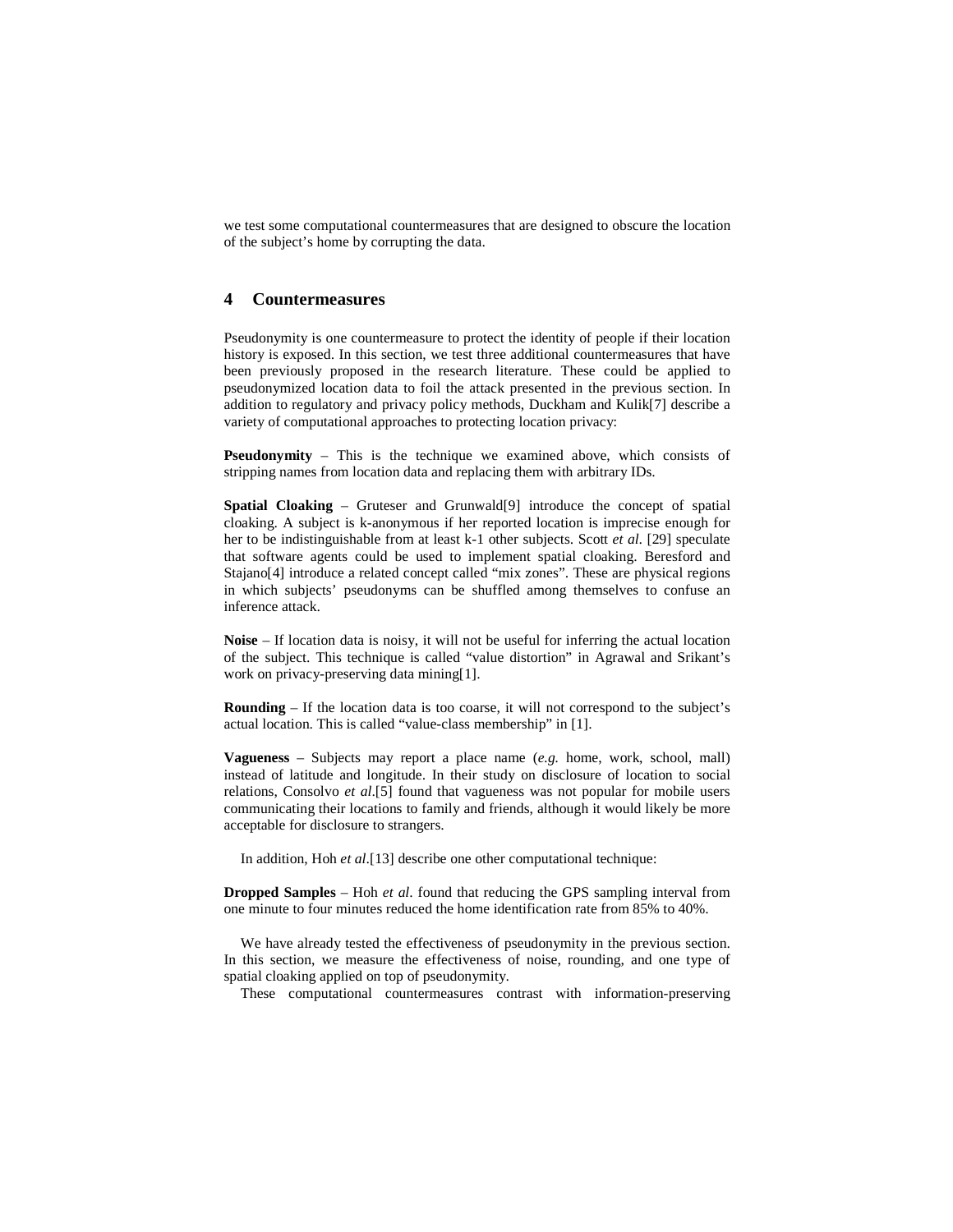

countermeasures like encryption and access control, which are beyond the scope of this paper. While these other techniques may be better, we speculate that drivers would be more comfortable releasing corrupted data than they would accepting an authority's promise to be careful with the uncorrupted data.

#### **4.1 Countermeasure Specifics**

Our three countermeasures apply to the raw latitude and longitude data. In a real setting, they would be applied to the data near the source before it is transmitted anywhere an attacker could access it. The specifics of the three methods are:

**Spatial Cloaking** – Previously described spatial cloaking is applied to groups of people in the same region. We implemented an alternative that uses only a single user's data. It simply deletes coordinates near the subject's home, creating ambiguity about the home's actual location. A simple version of the algorithm would delete all points in a circle centered at the subject's home. However, a geometrically-minded attacker might be able to guess the circle's radius and find the center. Instead, we center the "invisibility circle" at a random point inside a smaller circle which is centered on the home's location. Specifically, we have a circle of radius *r* centered on the home. We pick a uniformly distributed, random latitude and longitude coordinate inside this circle as the center of a larger circle of radius  $R$ ,  $r < R$ . We delete all the measured coordinates inside the larger circle. This is illustrated in Figure 4. This process is applied to each subject with a different random point for each one. This ensures that points at and near the home will be deleted, and the randomness for each subject makes it more difficult for the attacker to infer the geometry of the deletions.

**Noise** – We implement noise by simply adding 2D, Gaussian noise to each measured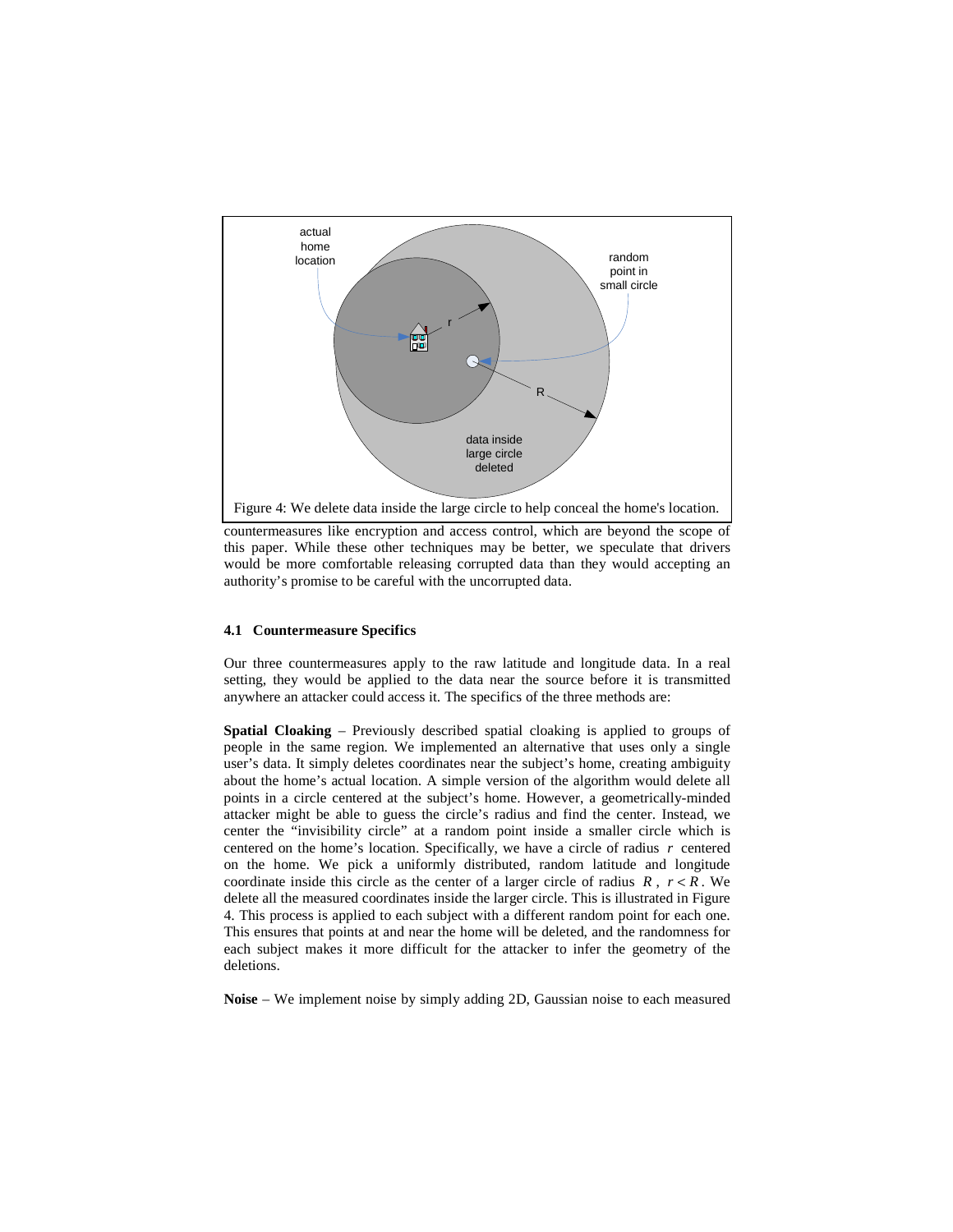latitude and longitude coordinate. For each point, we generate a noise vector with a random uniform direction over  $[0,2\pi)$  and a Gaussian-distributed magnitude from  $N(0, \sigma^2)$ . A negative magnitude reverses the direction of the noise vector.

**Rounding** – We snap each latitude and longitude to the nearest point on a square grid with spacing  $\Delta$  in meters.

Figure 5 shows the effect of these three methods on data from one of our survey's subjects.

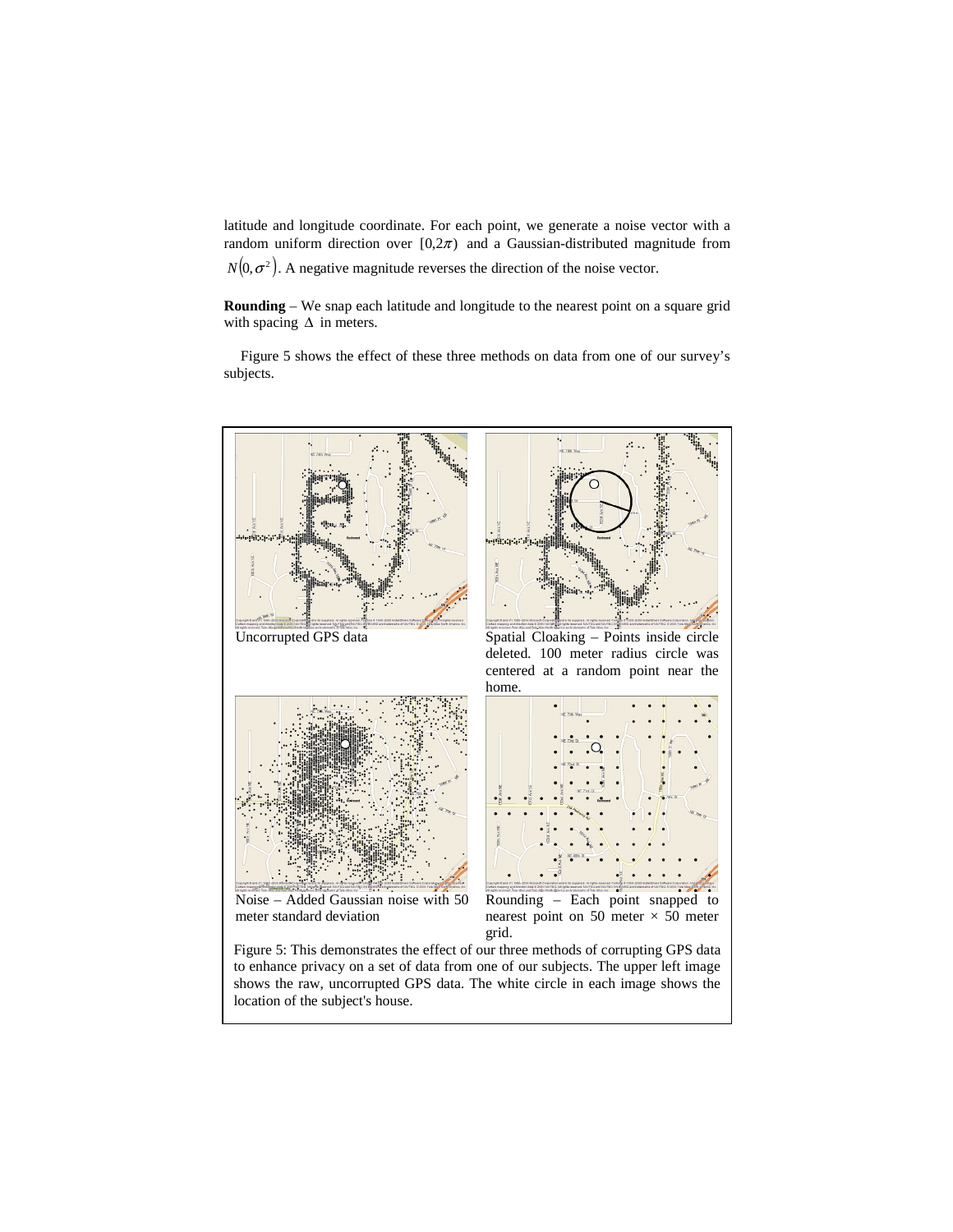#### **4.2 Countermeasure Results**

We evaluated the effectiveness of our three countermeasures as a function of their various parameters. In evaluating pseudonymity above, we considered what fraction of names we could correctly identify. However, this is highly dependent on the quality of our white pages lookup, which we demonstrated as poor. For evaluating the three countermeasures, we instead measured how many correct home addresses we could find, which eliminates the uncertainty caused by poor white pages. To find the address associated with the inferred coordinates of a home, we used the MapPoint® Web Service. As a baseline, when run on unaltered coordinate data, the four inference algorithms correctly find these fractions of the subjects' home addresses:

| Algorithm               | Number Correct Out of 172   Percent Correct |       |
|-------------------------|---------------------------------------------|-------|
| <b>Last Destination</b> | つつ                                          | 12.8% |
| Weighted Median         | 20                                          | 11.6% |
| Largest Cluster         | 19                                          | 11.0% |
| <b>Best Time</b>        |                                             | 3.5%  |

We are trying to find how much we have to corrupt the GPS data for the three countermeasures to significantly reduce the number of correct address inferences.

**Spatial Cloaking** – To simplify presentation, we present only the best-performing "Last Destination" algorithm for spatial cloaking. The results for varying values of *R* and *r* (see Figure 4) are shown in Figure 6. It is not until a deletion radius *R* of 2000 meters that the inference rate for home addresses dropped to zero. Changing the size

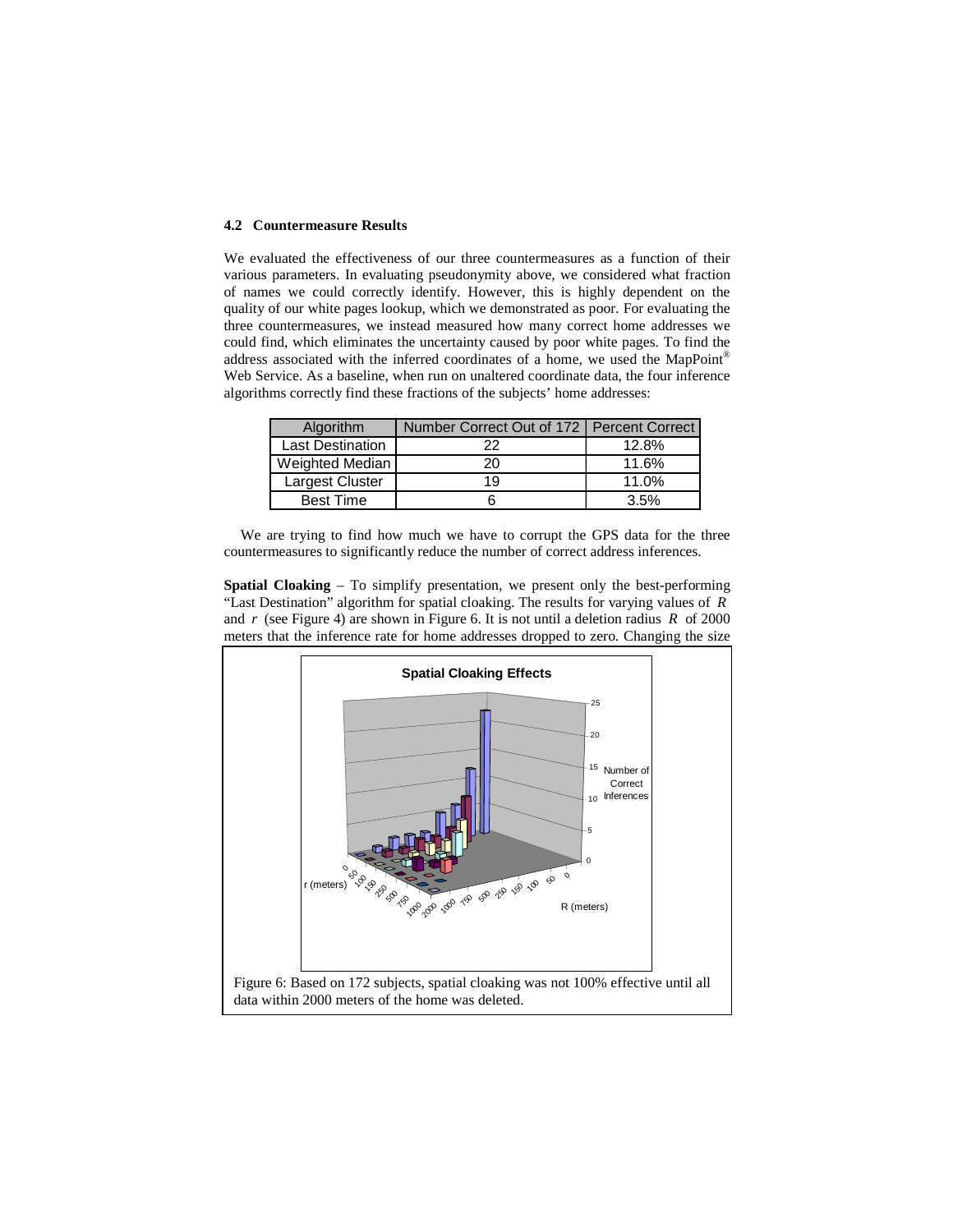

of the smaller circle, radius *r* , did not have a noticeable effect.

**Noise** – The number of correct address inferences as a function of  $\sigma$  is shown in Figure 7. As expected, the number of correct addresses found decreases with increasing noise, although the amount of noise required for a significant reduction in performance is perhaps surprising. Noise with a standard deviation of 5 kilometers reduced the number of found addresses to only one out of 172 for three of the inference algorithms and to zero for "Largest Cluster".

**Rounding** – Coarser discretization reduced the number of correct address inferences, which dropped to zero for all algorithms with a  $\Delta$  of 5 kilometers, as shown in Figure 8.

None of the home-finding algorithms stood out as uniquely robust at resisting the countermeasures. Likewise, none of the countermeasures proved uniquely effective at resisting a privacy attack. The exact points at which the countermeasures become effective (*e.g.* noise level, spatial coarseness) likely do not generalize well to other types of location data due to variations in the time between measurements, distance between measurements, the sensor's intrinsic accuracy and precision, and the density of homes. From a qualitative perspective, however, the level of corruption required to completely defeat the best inference algorithms is somewhat high.

In choosing a countermeasure, it would be important to assess not only its effectiveness but the effect on the intended application. For instance, a trafficmonitoring application may be relatively unaffected by cloaking a few hundred meters around drivers' homes, because the application uses only aggregate statistics from multiple drivers, and because road speeds in residential neighborhoods are relatively unimportant. On the other hand, noise or rounding could easily overpower the map matching techniques that the traffic application would use to match GPS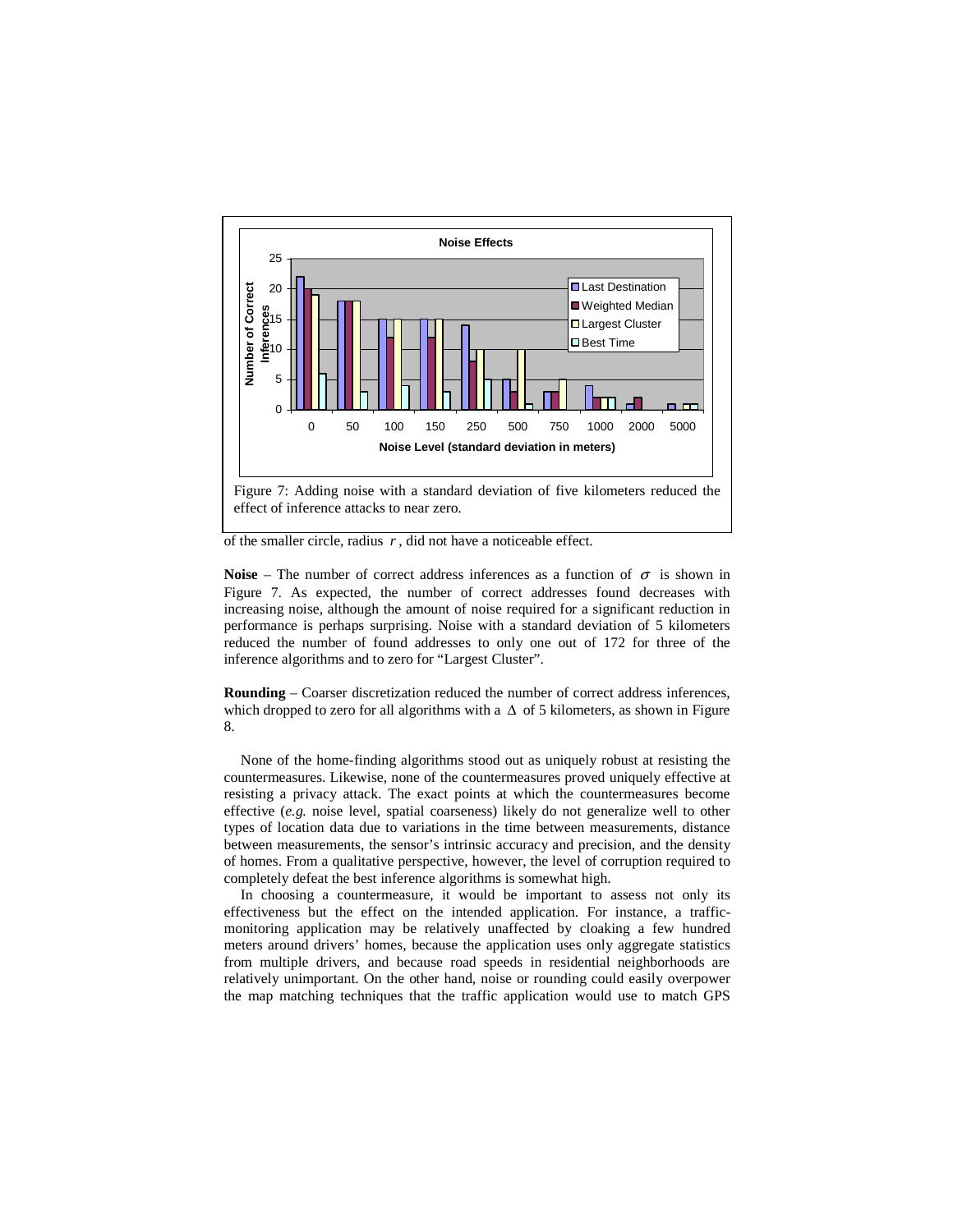

points to actual roads. Similar arguments apply to the applications of making customized driving routes or travelogues, because cloaking the home location would have only a minor effect compared to noise or rounding.

One unanswered question is the point at which a countermeasure becomes practically effective. Even if a few addresses or identities can be compromised, the attacker may not have any way to determine which inferences are correct. However, more sophisticated attacks could estimate their own uncertainty, highlighting which inferences are most likely correct.

# **5 Summary**

This is the first paper we know of to make a thorough, experimental assessment of computational inference attacks on recorded location data, as well as the effectiveness of certain countermeasures. We showed that it is possible, using simple algorithms and a free Web service, to identify people based on their pseudonymous location tracks. Using GPS data from 172 subjects, we can find each person's home location with a median error of about 60 meters. Submitting these locations to a reverse white pages lookup, we were able to correctly identify about 5% by name. This number is low partly due to our inaccuracy in finding the home locations, but also due to the vagaries of Web-based white pages. If we tried to identify only the home addresses, our accuracy rose to almost 13% using a commercially available reverse geocoder. Both the white pages and the reverse geocoder proved to be weak links in the inference attack, but both these technologies will improve as their benevolent applications become more important.

We tested three different countermeasures: spatial cloaking, noise, and rounding. We quantified their effectiveness by how well they prevented our inference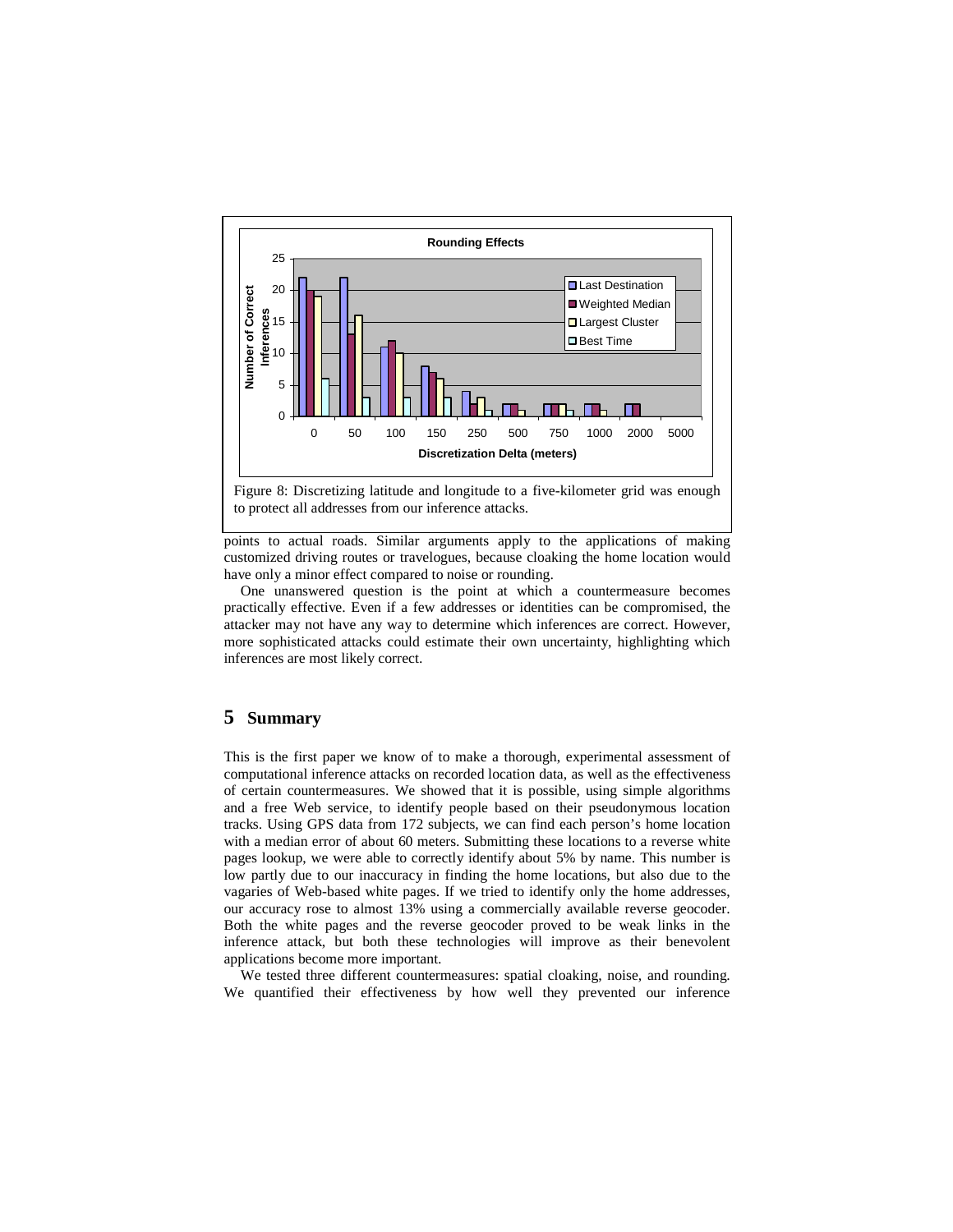algorithms from finding the subjects' home addresses. Our results show how much the location data needs to be corrupted to preserve privacy. The best of our homefinding algorithms proved somewhat robust to these techniques. The high degree of corruption required when using noise or rounding means that several location-based services could become unusable.

Future work on this problem should expand the experimental matrix with additional attack algorithms and countermeasures. It would be useful to create a quantitative assessment of the effect of the countermeasures on benevolent applications as well as on the attack algorithms as a guide to privacy policymakers.

## **References**

- 1. Agrawal, R. and R. Srikant. *Privacy-Preserving Data Mining*. in *ACM SIGMOD Conference on Management of Data*. 2000. Dallas, TX, USA: ACM Press.
- 2. Ashbrook, D. and T. Starner, *Using GPS to Learn Significant Locations and Predict Movement across Multiple Users.* Personal and Ubiquitous Computing, 2003. **7**(5): p. 275-286.
- 3. Barbaro, M. and T.Z. Jr., *A Face Is Exposed for AOL Searcher No. 4417749*, in *New York Times*. 2006: New York, NY USA.
- 4. Beresford, A.R. and F. Stajano, *Location Privacy in Pervasive Computing*, in *IEEE Pervasive Computing*. 2003. p. 46-55.
- 5. Consolvo, S., et al. *Location Disclosure to Social Relations: Why, When, & What People Want to Share*. in *CHI '05: Proceedings of the SIGCHI Conference on Human factors in Computing Systems*. 2005. New York, NY.
- 6. Danezis, G., S. Lewis, and R. Anderson. *How Much is Location Privacy Worth?* in *Fourth Workshop on the Economics of Information Security*. 2005. Harvard University.
- 7. Duckham, M. and L. Kulik, *Location Privacy and Location-Aware Computing*, in *Dynamic & Mobile GIS: Investigating Change in Space and Time*, J. Drummond, et al., Editors. 2006, CRC Press: Boca Raton, FL.
- 8. Gendar, A. and A. Lisberg, *How Cell Phone Helped Cops Nail Key Murder Suspect*, in *Daily News*. 2006: New York.
- 9. Gruteser, M. and D. Grunwald. *Anonymous Usage of Location-Based Services through Spatial and Temporal Cloaking*. in *of First ACM/USENIX International Conference on Mobile Systems, Applications, and Services (MobiSys 2003)*. 2003. San Francisco, CA USA.
- 10. Hariharan, R., J. Krumm, and E. Horvitz. *Web-Enhanced GPS*. in *First International Workshop on Location- and Context-Awareness (LoCA 2005)*. 2005. Oberpfaffenhofen, Germany: Springer.
- 11. Hariharan, R. and K. Toyama. *Project Lachesis: Parsing and Modeling Location Histories*. in *Third International Conference on GIScience*. 2004. Adelphi, MD.
- 12. Hightower, J., et al. *Learning and Recognizing the Places We Go*. in *UbiComp 2005: Ubiquitous Computing*. 2005.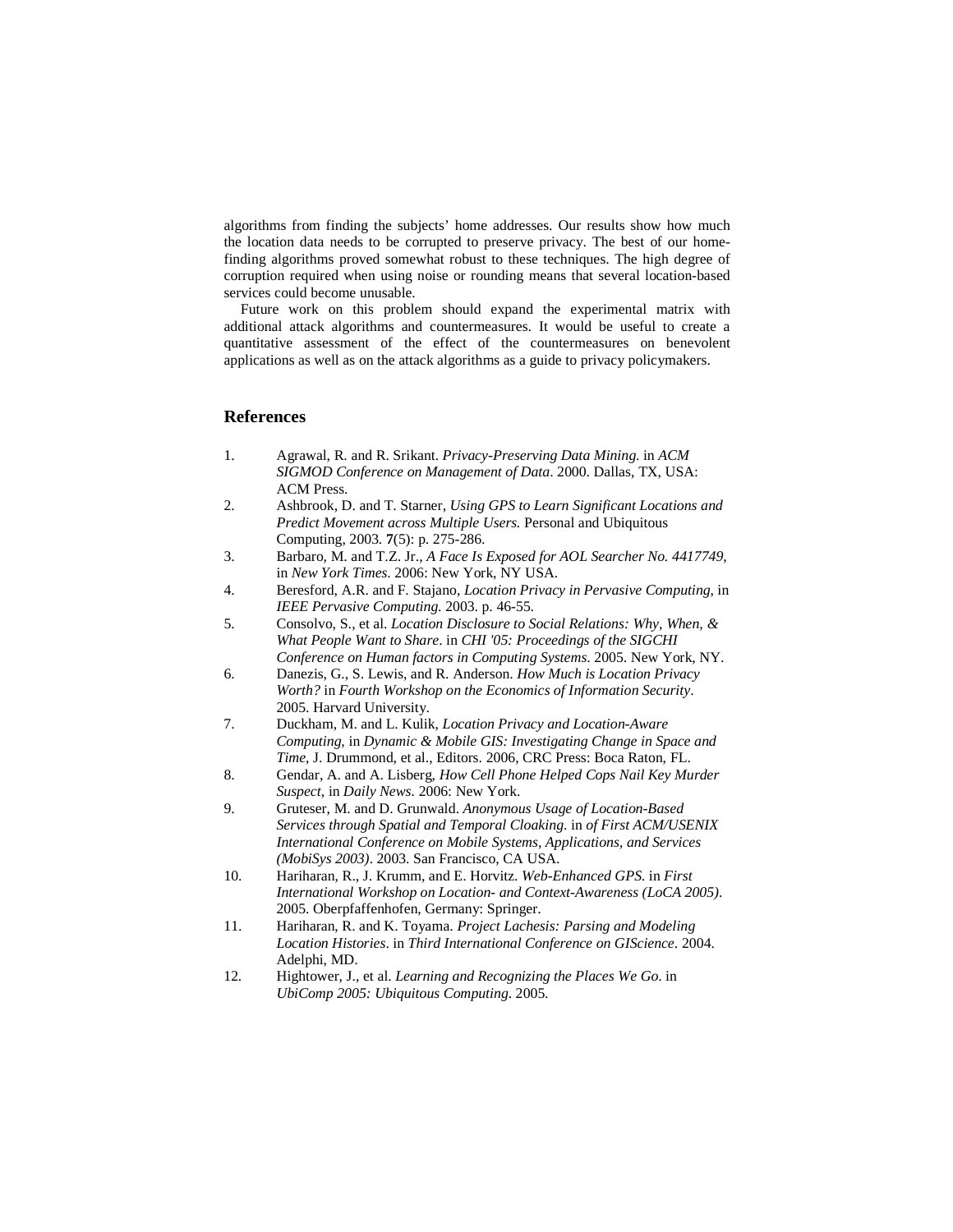- 13. Hoh, B., et al., *Enhancing Security and Privacy in Traffic-Monitoring Systems*, in *IEEE Pervasive Computing*. 2006. p. 38-46.
- 14. http://www.microsoft.com/downloads/details.aspx?FamilyId=C271309B-02DE-42A7-B23E-E19F68667197&displaylang=en.
- 15. http://www.openstreetmap.org/.
- 16. Iachello, G., et al. *Control, Deception, and Communication: Evaluating the Deployment of a Location-Enhanced Messaging Service*. in *UbiComp 2005: Ubiquitous Computing*. 2005. Tokyo, Japan.
- 17. Kaasinen, E., *User Needs for Location-Aware Mobile Services.* Personal and Ubiquitous Computing, 2003. **7**(1): p. 70-79.
- 18. Kang, J.H., et al. *Extracting Places from Traces of Locations*. in *2nd ACM International Workshop on Wireless Mobile Applications and Services on WLAN Hotspots (WMASH'04),*. 2004.
- 19. Krumm, J. and E. Horvitz. *Predestination:Inferring Destinations from Partial Trajectories*. in *Eighth International Conference on Ubiquitous Computing (UbiComp 2006)*. 2006. Orange County, CA USA.
- 20. Letchner, J., J. Krumm, and E. Horvitz. *Trip Router with Individualized Preferences (TRIP): Incorporating Personalization into Route Planning*. in *Eighteenth Conference on Innovative Applications of Artificial Intelligence (IAAI-06)*. 2006. Cambridge, MA USA.
- 21. Liao, L., D. Fox, and H.A. Kautz. *Location-Based Activity Recognition using Relational Markov Networks*. in *Nineteenth International Joint Conference on Artificial Intelligence (IJCAI 2005)*. 2005. Edinburgh, Scotland.
- 22. Lorkowski, S., et al. *Towards Area-Wide Traffic Monitoring-Applications Derived from Probe Vehicle Data*. in *8th International Conference on Applications of Advanced Technologies in Transportation Engineering*. 2004. Beijing, China.
- 23. Marmasse, N., *Providing Lightweight Telepresence in Mobile Communication to Enhance Collaborative Living*, in *Program in Media Arts and Sciences, School of Architecture and Planning*. 2004, MIT: Cambridge, MA, USA. p. 124.
- 24. Marmasse, N. and C. Schmandt. *Location-Aware Information Delivery with comMotion*. in *HUC 2K: 2nd International Symposium on Handheld and Ubiquitous Computing*. 2000. Bristol, UK: Springer.
- 25. Orland, K., *Stalker Victims Should Check For GPS*. 2003, Associated Press on CBS News at

http://www.cbsnews.com/stories/2003/02/06/tech/main539596.shtml.

- 26. Patterson, D.J., et al. *Opportunity Knocks: A System to Provide Cognitive Assistance with Transportation Services*. in *UbiComp 2004: Ubiquitous Computing*. 2004. Nottingham, UK: Springer.
- 27. Pfitzmann, A. and M. Kohntopp, *Anonymity, Unobservability and Pseudonymity -- A Proposal for Terminology*, in *Designing Privacy Enhancing Technologies*, H. Federath, Editor. 2001, Springer-Verlag. p. 1-9.
- 28. Schilit, B., J. Hong, and M. Gruteser, *Wireless Location Privacy Protection*, in *IEEE Computer*. 2003. p. 135-137.
- 29. Scott, D., A. Beresford, and A. Mycroft. *Spatial Security Policies for Mobile Agents in a Sentient Computing Environment*. in *6th Fundamental*